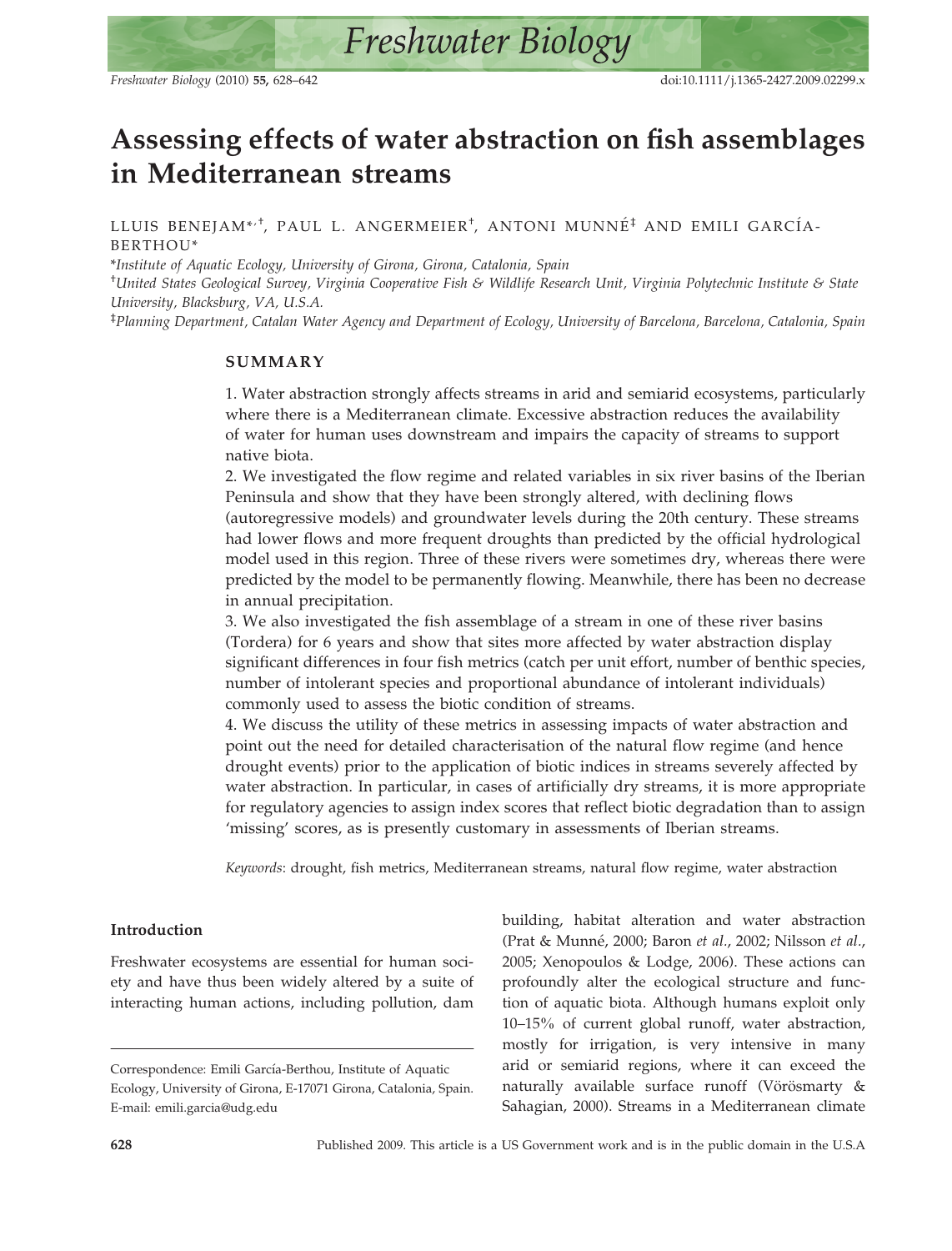(e.g. those along the Mediterranean itself or in coastal California) are particularly affected by water abstraction (either directly or via groundwater withdrawal) because they combine a deficit of surface water availability with high human population densities and agriculture development (Gasith & Resh, 1999). In Mediterranean regions, water abstraction may change a perennial stream to an intermittent one, increasing the duration and magnitude of droughts and limiting the stream's ability to support aquatic biota.

Droughts are a major selective force in structuring aquatic populations and communities. The drying process shrinks the water column, which reduces water quality, increases fish density, and alters food resources as well as the strength and structure of interspecific interactions (Magoulick & Kobza, 2003; Davey & Kelly, 2007). These changes commonly cause reductions in population size and species richness, especially of native and intolerant species (Magoulick, 2000; Lake, 2003; Matthews & Marsh-Matthews, 2003; Magalhães et al., 2007). Negative effects on reproduction, condition and growth of individual fish have also been shown (Magoulick & Kobza, 2003; Keaton, Haney & Andersen, 2005).

Fish assemblages are excellent indicators of aquatic ecosystem health (Karr, 1981; Fausch et al., 1990; Angermeier & Davideanu, 2004) and fish-based biotic indices have been widely developed, starting with the Index of Biotic Integrity (Karr, 1981; Karr et al., 1986). These indices are sensitive to a wide range of anthropogenic impacts, including those due to agriculture, urbanisation and mining. In Europe, the Water Framework Directive [EC (European Community), 2000] requires the bioassessment of rivers using fish and the achievement of good 'ecological status' before 2015 and has stimulated the recent development of fish-based biotic indices (Pont et al., 2006; Pont, Hugueny & Rogers, 2007). However, Mediterranean streams naturally support few fish species (but many endemics), which hampers the development of fish-based indices (Bramblett & Fausch, 1991; Ferreira et al., 2007). Moreover, the ability of such indices to detect the effects of water abstraction, which are severe in southern Europe, has scarcely been tested. The development and calibration of metrics that accurately reflect effects of water abstraction on fish assemblages will be crucial to assessing the quality of Mediterranean streams.

In this paper, we examine the effects of water abstraction on flow regimes and fish assemblages in Mediterranean streams. We analyse the trends for flow regime and related variables during the 20th century in six Mediterranean streams and the fish assemblage in one of them over 6 years. We aimed to assess: (i) to what extent the flow regime has been altered through water abstraction; and (ii) whether certain fish metrics may be useful in detecting effects of severe water abstraction. We also point out the need to incorporate detailed knowledge of natural flow regimes (including changes in drought frequency and severity) into fish-based assessments of streams affected by water abstraction.

#### Methods

### Study area and flow regime

Variation in streamflow during the 20th century was studied in the six largest Mediterranean river basins in NE Catalonia, Spain: Muga, Fluvià, Ter, Tordera, Besòs and Llobregat (Fig. 1). These basins have drainage areas of  $853-4948 \text{ km}^2$  and three (Muga, Ter, Llobregat) have large reservoirs  $(0.062-0.233 \text{ km}^3)$ in volume); the other three basins have only small reservoirs  $(<0.001 \text{ km}^3)$  and weirs. The yearly mean daily flow of these streams is  $1.1-17 \text{ m}^3 \text{ s}^{-1}$ . Catalonia has a typical Mediterranean climate with dry, warm summers, mild winters and an average precipitation of  $734$  mm year<sup>-1</sup>. The region encompassing these basins is densely populated (5.8 million residents but 12 million summer inhabitants, living in 12 800  $\text{km}^2$ ); the predominant land uses are agricultural, industrial and residential (Sala & Bar, 1992; Aparicio et al., 2000).

Measures of daily streamflow for these six basins from 1940 to 2000 were obtained from the Catalan Water Agency (available at http://www.gencat.cat/ aca). To compare the streamflow in different basins, we selected one gauging station in the middle reach, downstream of reservoirs; we also analysed data for all existing stations in the mainstem of the Tordera and Ter rivers (Fig. 1). For these sites, we also estimated the 'naturalised flow' (i.e. the flow expected if there was no direct human influence on the watercourse, e.g. from water abstraction) using the Sacramento Soil Moisture Accounting (SAC-SMA) model. The SAC-SMA model is a flexible, well-known model initially developed by Burnash, Ferral & Guire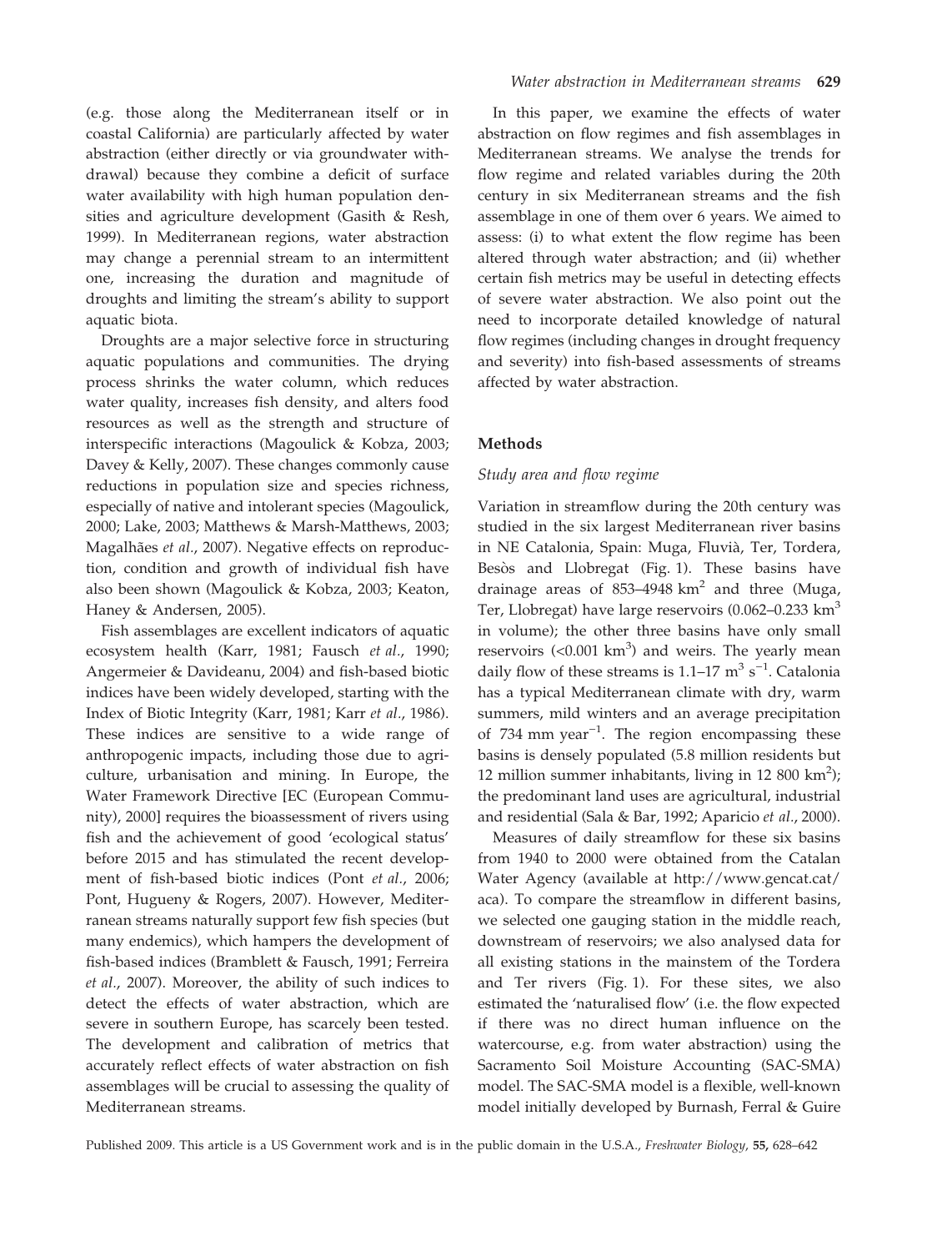

Fig. 1 The six Mediterranean streams where streamflow was studied: A, Muga; B, Fluvià; C, Ter; D, Tordera; E, Besòs; F, Llobregat. Bottom: Location of sampling sites  $(①)$  and piezometers  $(\bigcirc)$  along Tordera stream. The main towns and gauging stations ( $\Box$ ) are also shown.

(1973) and widely used by the US National Weather Service (e.g. Hartmann, Bales & Sorooshian, 2002), and also the Catalan Water Agency [ACA (Agència Catalana de l'Aigua), 2002, 2004]. The SAC-SMA model is a conceptually based rainfall-runoff model, with areal precipitation and areal potential evapotranspiration as inputs. The SAC-SMA model parameters have been previously calibrated by the Catalan Water Agency (ACA, 2002) to match historical observed discharge data and so to account for terrain characteristics, geographic location and the distribution of gauges.

#### Field studies in the Tordera stream

We also studied the effects of water abstraction on the fish assemblage in the Tordera stream, one of those thought to be strongly affected by abstraction. This stream rises in coastal mountains, drains an area of c.  $895 \text{ km}^2$ , and has highly variable flow, with episodic floods. The highest flows occur in spring and autumn and low flows in summer. Mean annual rainfall in the basin ranges from 1000 mm near the summit to 600 mm on the coast; mean annual water yield is 170.4 million  $m^3$  year<sup>-1</sup> and mean discharge is  $c$ .

 $4 \text{ m}^3 \text{ s}^{-1}$  (ACA, 2002; Rovira & Batalla, 2006). Predominant land uses in this basin are arable (row-crop) agriculture, plantations of fast-growing trees in floodplain areas, and residential areas. There are no large dams along the stream. Although there were problems with industrial and urban pollution until the early 1990s, wastewater treatment plants along the mainstem now ensure acceptable water quality (Prat et al., 2002). The Catalan Water Agency monitors macroinvertebrates, diatoms and fish to assess water quality in the Tordera basin (Benejam et al., 2008a, see http://www.observatoririutordera.org).

From summer 2001 to autumn 2006, fish and abiotic variables were measured quarterly (except in winter) at ten sites along Tordera stream (Fig. 1). For each sampling site and date, several limnological and habitat variables were measured: altitude (m), wetted width (m), substratum composition (percentage of the reach with boulder, cobble, gravel, sand and silt), riparian vegetation structure (percentage of the reach covered by trees, bushes and hydrophytes), and percentage of refuges (e.g. large boulders, wood and tree roots), pools and riffles. Other variables, such as ammonium, nitrite, nitrate, phosphate, sulphate and chloride concentrations, streamflow, oxygen saturation, pH, water temperature and conductivity were simultaneously obtained by other monitoring teams (see Prat et al., 2002; Boada et al., 2006) and are largely available at http://www.gencat.cat/aca. The height of the water table was measured in 17 piezometers along the stream (Fig. 1) and rainfall data were obtained from the Catalan Water Agency and Meteorological Service of Catalonia respectively.

The sampling sites were 100 m long by 5 m mean width, with relatively intact riparian zones. Altitude ranged from 65 to 275 m and conductivity from 153 to  $569 \mu S \text{ cm}^{-1}$ .

We collected fish samples to represent the species composition and proportional abundance of the assemblage at each site. Fish were sampled by electrofishing 100-m stretches (200–350 V, 2–3 A, fully rectified triphasic DC), following the CEN standard (CEN 2003). Our sampling protocol (four-pass removal with block nets and unequal species catchability, estimated with the Program MARK) in streams of this region with our equipment showed: (i) capture probabilities in the first pass of 43–52%, 39–63% and 31–67% for Barbus meridionalis, Salmo trutta, and Anguilla anguilla, respectively; (ii) that the species richness observed in the first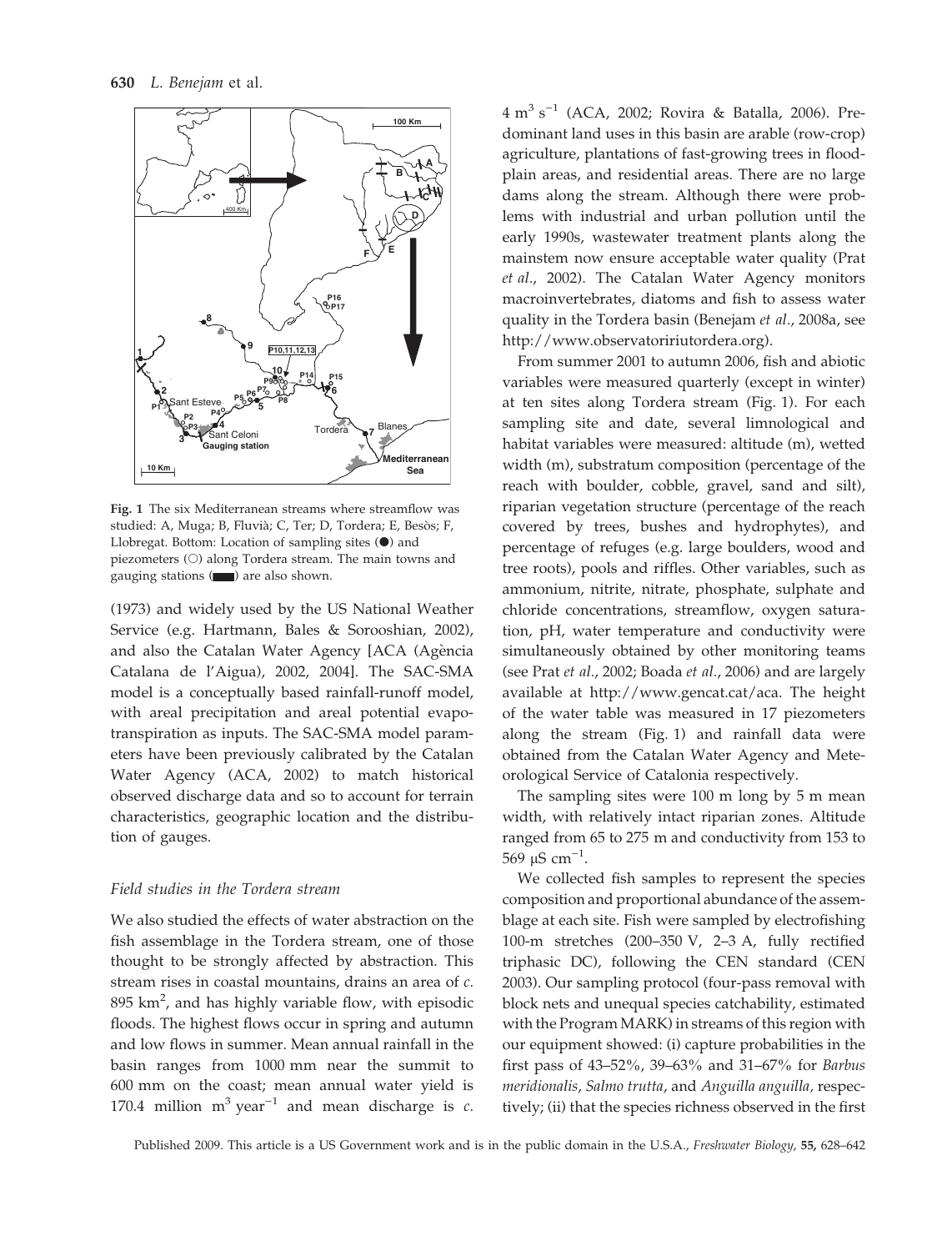pass is 100% of the richness estimated with four-passes and a gamma richness estimator (second-order jackknife) in the trout zone (i.e. headwaters, where only Anguilla has been historically detected) and 77–100% in downstream reaches. Similar efficiencies of 85–100% of richness estimations with a single electrofishing pass in small streams have been reported by others (e.g. Patton et al., 2000; Kennard et al., 2006). Therefore, given these data, the small size of this stream (median depth and wetted width of 0.42 and 4.9 m, respectively during the sampling period), and the low fish richness of the basin (11 species), we are confident that our data accurately reflect fish abundance and assemblage structure and doubt that the metrics analysed (mainly richness and proportional abundances) are strongly affected by sampling biases among sites or species. All fishes stunned were collected with nets, anaesthetised with tricaine methanesulfonate (MS-222), identified to species, counted, measured (fork length in mm) and then returned to the stream.

Variation in flow regime among sites enabled us to examine the effects of severe water abstraction on the fish assemblage. Of the 10 sampling sites, three were frequently dry, apparently due to nearby water abstractions (site 2 was dry on 29% of the times sampled; site 3, 33%; site 6, 21%). Other sampling sites were never dry. We analysed data from six sampling sites similar in habitat features and species composition; we identified sites 2 and 3 as impacted and sites 4, 5, 9 and 10 as unimpacted. We hereafter refer to the latter as 'unimpacted sites' because the effects of water abstraction (as reflected in drought frequency) are much less severe, although they are not pristine in terms of flow regime. Fish assemblages at all six sites were dominated by Mediterranean barbel (Barbus meridionalis) and chub (Squalius laietanus), the two most abundant species in northeastern Catalonia (Aparicio et al., 2000). Other sites were not included in the analyses because they had different habitat features and fish species composition: sites 6 and 7 were the most downstream and sites 1 and 8 were at higher altitude and dominated by brown trout (Salmo trutta) (Benejam et al., 2008a).

## Fish metrics

We developed a list of candidate metrics that we judged to be potentially useful in assessing the effects of water abstraction on fish assemblages. Candidate metrics were based on seven species traits: geographic origin, flow affinity, feeding habitat, trophic guild, reproductive guild, tolerance and age at maturity (Table 1). Species assignments follow Pont et al. (2006) and Aarts & Nienhuis (2003). The categories for each attribute are described below.

Geographic origin. Species are either native or introduced to the study area.

Flow affinity. Species are either rheophilic, eurytopic or limnophilic. Rheophilic species prefer strong flow and clear water, using this habitat both for breeding and feeding. Eurytopic species tolerate a wide range of flow conditions. Limnophilic species prefer to live, feed and reproduce in slow-flowing to stagnant water.

Feeding habitat. Species are either benthic or watercolumn. Benthic species live, feed, and breed on or near the bottom; they rarely feed at the surface. Watercolumn species live and feed in the water column but may occasionally feed near the bottom.

Trophic guild. Species are either omnivores, insectivores or piscivores. The adult diet of omnivores consists of more than 25% plant material and more than 25% animal material (Schlosser, 1982). The adult diet of insectivores and piscivores consists of more than 75% insects (Lyons, Wang & Simonson, 1996) and more than 75% fish (Lyons et al., 1996; Goldstein & Simon, 1998) respectively.

Reproductive guild. Two categories were recognised: lithophils and phytophils. Lithophilic species spawn exclusively on silt-free mineral substratum (e.g. sand, gravel, bedrock). Phytophilic species mainly spawn on vegetation (e.g. live plants or dead vegetation).

Tolerance. Two categories were recognised: tolerant and intolerant. Tolerant species thrive under a wide range of perturbed conditions, whereas intolerant species exhibit substantial restrictions in distribution and⁄or reduced abundance in response to anthropogenic impacts. In cases where the literature was contradictory or ambiguous, species were assigned to neither category.

Age at maturity. Two categories for reproductive maturity of females were recognised: <3 years and  $\geq$ 3 years.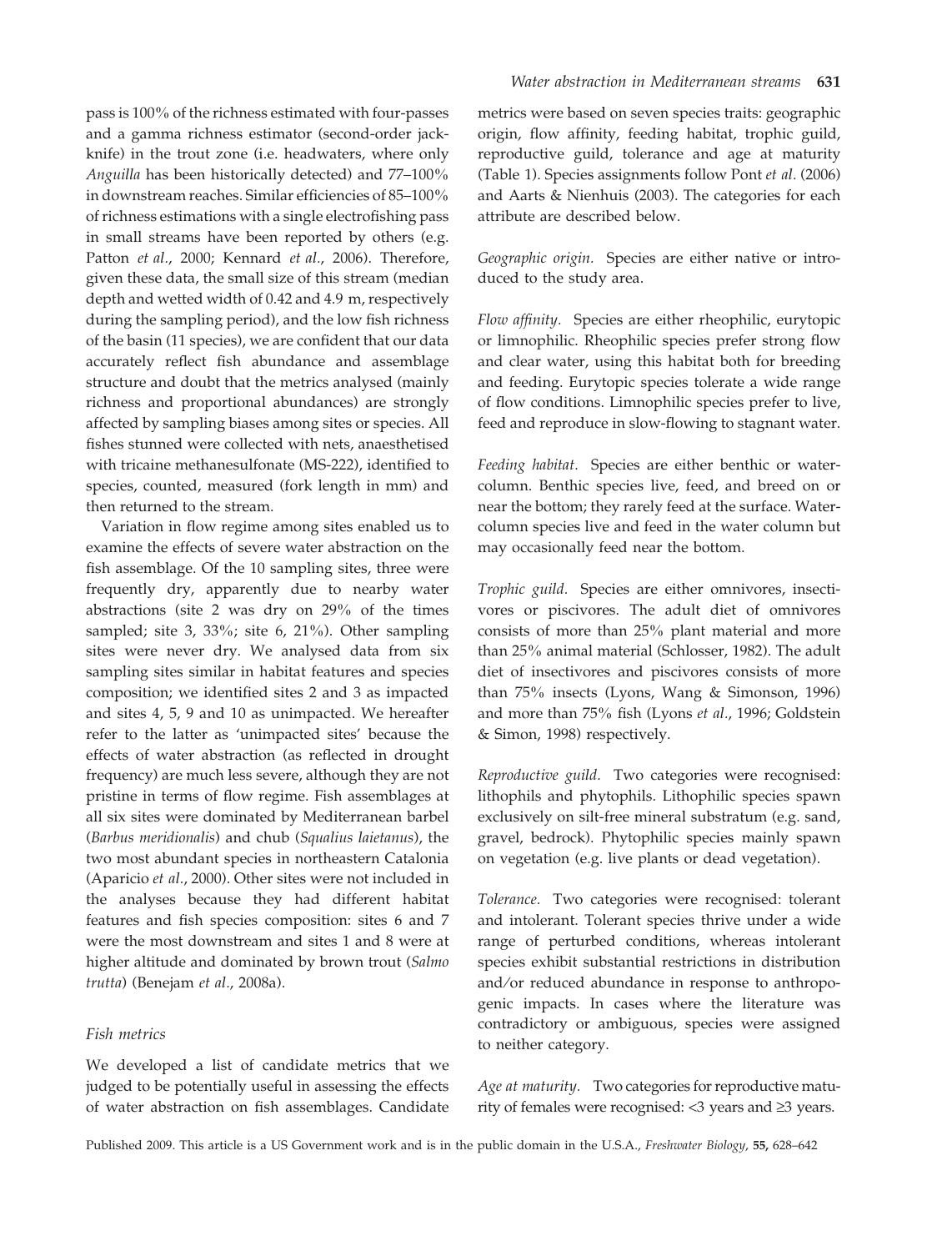#### 632 L. Benejam et al.

Table 1 Species assignments for seven attributes used to define candidate metrics. Attributes and criteria for assignments are described in the text (see Fish metrics in Methods)

| Common name             | Scientific name                                        | Family        | Native to<br>Tordera<br>basin | Flow<br>affinity | Feeding<br>habitat       | Trophic<br>guild | Reproductive<br>guild | Tolerance  | Maturity<br>age<br>(years) |
|-------------------------|--------------------------------------------------------|---------------|-------------------------------|------------------|--------------------------|------------------|-----------------------|------------|----------------------------|
| Eel                     | Anguilla anguilla (L.)                                 | Anguillidae   | Yes                           | <b>EURY</b>      | B                        | <b>INSV</b>      |                       | TOL        | 6                          |
| Mediterranean<br>barbel | Barbus meridionalis<br>Risso                           | Cyprinidae    | Yes                           | <b>RH</b>        | B                        | <b>INSV</b>      | <b>LITH</b>           | <b>INT</b> | $\overline{2}$             |
| Chub                    | Squalius laietanus<br>Doadrio, Kottelat<br>& de Sostoa | Cyprinidae    | Yes                           | RH               | WC                       | <b>OMNI</b>      | <b>LITH</b>           |            | $\overline{2}$             |
| Common carp             | Cyprinus carpio L.                                     | Cyprinidae    | No                            | <b>EURY</b>      | B                        | <b>OMNI</b>      | <b>PHYT</b>           | TOL        | 2                          |
| Mosquitofish            | Gambusia holbrooki<br>Girard                           | Poeciliidae   | No                            | $_{\text{LI}}$   | WC                       | <b>INSV</b>      |                       | TOL        | 0.2                        |
| Pumpkinseed             | Lepomis gibbosus (L.)                                  | Centrarchidae | No                            | <b>EURY</b>      | <b>WC</b>                | <b>INSV</b>      |                       | TOL        | $\overline{2}$             |
| Largemouth<br>bass      | Micropterus salmoides<br>(Lacepède)                    | Centrarchidae | N <sub>0</sub>                | $_{\text{LI}}$   | <b>WC</b>                | <b>PISC</b>      | <b>PHYT</b>           | TOL        | 3                          |
| Mullet                  | Liza sp.                                               | Mugilidae     | Yes                           | <b>EURY</b>      | $\overline{\phantom{0}}$ |                  |                       | TOL        |                            |
| Brown trout             | Salmo trutta L.                                        | Salmonidae    | Yes                           | <b>RH</b>        | <b>WC</b>                | <b>INSV</b>      | <b>LITH</b>           | <b>INT</b> | 3                          |
| Rainbow trout           | Oncorhynchus mykiss<br>(Walbaum)                       | Salmonidae    | No                            | <b>RH</b>        | <b>WC</b>                | -                | <b>LITH</b>           | -          | 3                          |
| Minnow                  | Phoxinus sp.                                           | Cyprinidae    | No                            | <b>RH</b>        | WC                       | <b>OMNI</b>      | <b>LITH</b>           |            | 1                          |

Blank entries (–) mean that the information is not well known or contradictory in the bibliography.

Codes for assignments are as follows. Flow affinity: RH, rheophilic; EURY, eurytopic; LI, limnophilic; Feeding habitat: B, benthic; WC, water-column; Trophic guild: OMNI, omnivore; INSV, insectivore; PISC, piscivore; Reproductive guild: LITH, lithophilic; PHYT, phytophilic; Tolerance: TOL, tolerant; INT, intolerant.

We evaluated the ability of 30 candidate metrics to detect the effect of severe water abstraction on fish assemblages. Three types of metrics were examined: species richness and composition, trophic composition, and abundance (Table 2). Candidate metrics (see predicted response in Table 2) were based on previous studies about the effects of drought on fish assemblages (Lake, 2003; Magoulick & Kobza, 2003; Matthews & Marsh-Matthews, 2003; Magalhães et al., 2007) and references therein and on previous efforts to assess biotic integrity in European streams (e.g. Oberdorff et al., 2002; Angermeier & Davideanu, 2004; Pont et al., 2006). We developed all candidate metrics from our categorisation of fish natural history (Table 1).

### Statistical analyses

Time series of environmental data are often autocorrelated, dominated by low-frequency variability, thus violating the independence assumption of most statistical tests (Bence, 1995; Pyper & Peterman, 1998). To test for trends in streamflow and other time series while accounting for serial autocorrelation, we used autoregressive models (Bence, 1995) with the maximumlikelihood method (AREG procedure in SPSS). In these models, the first autoregressive parameter was significant ( $P < 0.05$ ) and the positive autocorrelation can be seen in Fig. 2 as short-term trends in the residuals.

To compare the observed streamflow with the naturalised flow predicted by the SAC-SMA model we used conventional linear regression. To compare limnological and habitat features of sites affected or not by water abstraction, we used two-way ANOVA, with sampling date (five dates with comprehensive data) as an additional factor to control for seasonal variation. To test the ability of fish metrics to detect impacts of water abstraction, we used generalised linear models (GLMs), which provide more appropriate error structures for data such as counts and proportions. The GLMs also had two factors: water abstraction (yes/no) and sampling date (15 dates from summer 2001 to autumn 2006). For species richness metrics and abundance data we used GLMs with Poisson errors and log-link functions. For proportional abundances, we used binomial errors and logit link functions. For fish lengths, we used gamma errors and identity link functions.

Finally, linear correlation and principal components analysis (PCA) were used to examine relations among fish metrics. Kaiser–Meyer–Olkin's measure of sam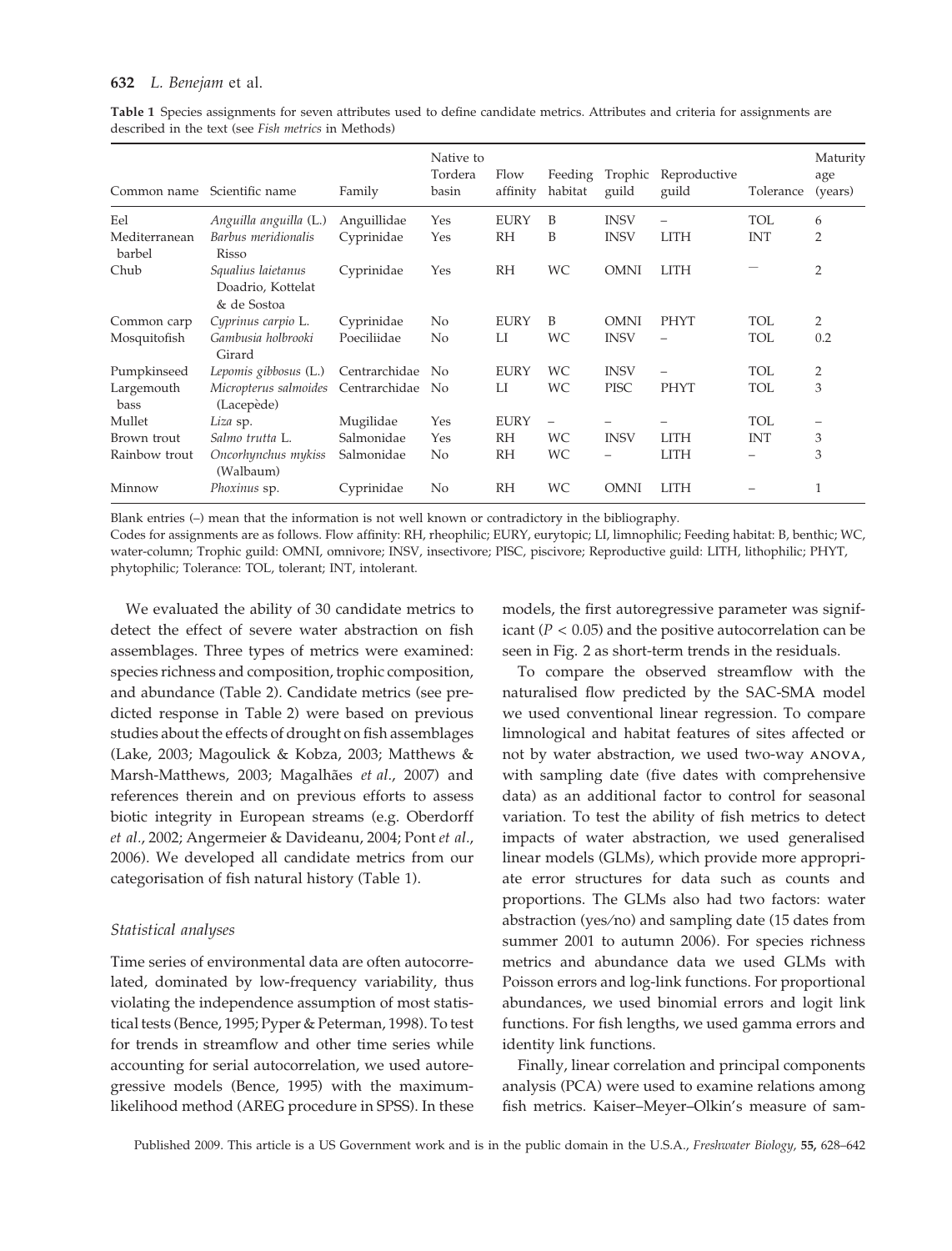Table 2 Candidate metrics evaluated for their ability to detect effects of severe water abstraction on fish assemblages in Mediterranean streams

| Fish metrics tested                           | Predicted<br>response | $P$ -value | Corrected<br>$P$ -value | Impacted<br>sites | Unimpacted<br>sites |
|-----------------------------------------------|-----------------------|------------|-------------------------|-------------------|---------------------|
| Species richness and composition              |                       |            |                         |                   |                     |
| Number of families                            |                       | 0.067      | 0.286                   | 1.27              | 2.09                |
| Total number of species                       |                       | 0.118      | 0.444                   | 2.44              | 3.35                |
| Number of native species                      |                       | 0.050      | 0.251                   | 1.82              | 2.76                |
| Number of non-native species                  | $\, + \,$             | 0.275      | 0.688                   | 0.00              | 0.00                |
| Proportional abundance of native species      |                       | 1.000      | 1.000                   | 1.00              | 0.97                |
| Proportional abundance of non-native species  | $^{+}$                | 1.000      | 1.000                   | 0.00              | 0.03                |
| Number of intolerant species                  | -                     | < 0.001    | < 0.001                 | 1.00              | 1.23                |
| Number of tolerant species                    | $^{+}$                | 0.381      | 0.816                   | 0.11              | 1.11                |
| Proportional abundance of intolerant species  | L.                    | < 0.001    | < 0.001                 | 0.45              | 0.57                |
| Proportional abundance of tolerant species    |                       | 1.000      | 1.000                   | 0.03              | 0.07                |
| Number of lithophil species                   |                       | 0.966      | 1.000                   | 2.34              | 2.34                |
| Proportional abundance of lithophil species   |                       | 1.000      | 1.000                   | 0.95              | 0.96                |
| Number of rheophilic species                  | -                     | 0.966      | 1.000                   | 2.34              | 2.34                |
| Number of eurytopic species                   | $+$                   | 0.381      | 0.816                   | 0.00              | 0.17                |
| Proportional abundance of rheophilic species  |                       | 1.000      | 1.000                   | 0.95              | 0.96                |
| Proportional abundance of eurytopic species   | $+$                   | 1.000      | 1.000                   | 0.03              | 0.02                |
| Average fork length of Mediterranean barbel   |                       | 0.447      | 0.893                   | 62.50             | 84.98               |
| Average fork length of chub                   | -                     | 0.183      | 0.524                   | 66.73             | 109.46              |
| Average fork length of minnow                 |                       | 0.784      | 1.000                   | 48.88             | 51.19               |
| Number of species maturing at <3 years        |                       | 0.529      | 0.902                   | 2.13              | 2.41                |
| Number of species maturing at $\geq$ 3 years  |                       | 0.541      | 0.902                   | 0.00              | 0.02                |
| Trophic composition                           |                       |            |                         |                   |                     |
| Number of insectivore species                 |                       | 0.014      | 0.081                   | 1.00              | 2.03                |
| Number of omnivore species                    | $\ddot{}$             | 0.870      | 1.000                   | 1.39              | 1.35                |
| Proportional abundance of insectivore species |                       | 0.192      | 0.524                   | 0.38              | 0.24                |
| Proportional abundance of omnivore species    | $\ddot{}$             | 0.185      | 0.524                   | 0.62              | 0.76                |
| Number of benthic species                     |                       | 0.003      | 0.025                   | 0.10              | 0.34                |
| Number of pelagic species                     | $-\big/+\big)$        | 0.489      | 0.902                   | 1.57              | 1.36                |
| Proportional abundance of benthic species     | $-\big/+\big)$        | 0.623      | 0.934                   | 0.37              | 0.22                |
| Proportional abundance of pelagic species     | $-/+$                 | 0.623      | 0.934                   | 0.63              | 0.78                |
| Abundance                                     |                       |            |                         |                   |                     |
| Number of fish captured per site (CPUE)       |                       | < 0.001    | < 0.001                 | 20.12             | 93.29               |

The expected direction of response to water abstraction is given for each metric. 'Proportional abundance' refers to the number of individual fish of the named species' category relative to the total fish in the sample. P-values are of generalised linear models comparing water abstraction group (sites impacted by strong water abstraction versus unimpacted sites), with sampling date as an additional factor. "Corrected" P-values reflect application of the Benjamini & Hochberg (1995) procedure. Significant metrics ( $P < 0.05$ ) are highlighted in bold. Mean values for each metric for impacted and unimpacted sites are also given. All lengths are in mm.

pling adequacy (KMO) was used to assess the usefulness of a PCA. KMO ranges from 0 to 1 and should be >0.5 if variables are sufficiently interdependent for PCA to be useful.

Most measured variables (except conductivity and temperature) were log-transformed for linear models because homoscedasticity and linearity were clearly improved. To reduce problems with analysing proportional composition data, some categories (e.g. boulder + cobble) were pooled and redundant variables (adding to 100%) were excluded from the analyses. In cases where multiple ANOVAs or GLMs were used, we corrected the P-values by using the procedure of Benjamini & Hochberg (1995), as implemented in the R package (R Development Core Team, 2008). The Benjamini & Hochberg (1995) procedure controls the false discovery rate (i.e. the proportion of erroneously rejected null hypotheses), balances type I and type II errors, and confers several other advantages (e.g. more statistical power and adaptation to the 'amount of signal' in the data) over more conventional procedures such as the Bonferroni correction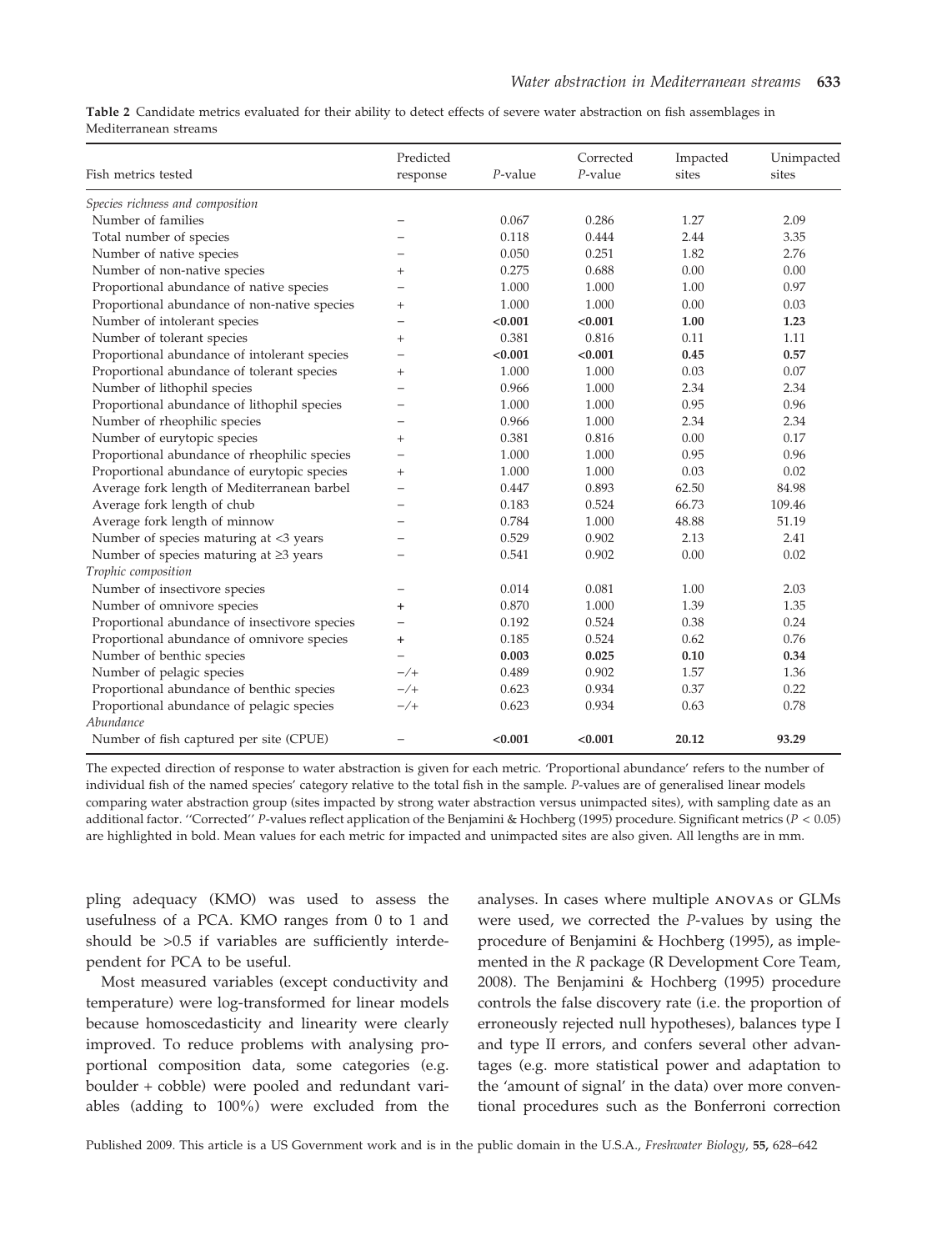

Fig. 2 Upper panel: observed yearly average daily streamflow (-) versus year in Tordera stream. The best-fit time series model ( $\Box$ ) and a quadratic model  $( \Box - )$  are also shown. Lower panel: linear regressions of annual mean level of the aquifer, as measured by four piezometers, versus year (see Fig. 1 for locations).

(Garcia, 2004). All the other statistical analyses were performed with SPSS 15.0 (SPSS Inc., Chicago, IL, U.S.A.).

### Results

## Streamflow: trends and natural regime

The yearly mean daily streamflow of the Tordera stream (measured at Sant Celoni gauging station;

Table 3 Linear regression models with first-order autoregressive errors of the yearly average aquifer level measured in 17 piezometers (see Fig. 1 for location) with year from 1976 to 2005

| Piezometer      | t          | $n$ (years) |
|-----------------|------------|-------------|
| P <sub>1</sub>  | $-0.016$   | 31          |
| P <sub>2</sub>  | $-0.025$   | 30          |
| P <sub>3</sub>  | $-0.006$   | 29          |
| P <sub>4</sub>  | $-0.033*$  | 22          |
| P <sub>5</sub>  | $-0.051**$ | 29          |
| P <sub>6</sub>  | $-0.003$   | 30          |
| P7              | $-0.030**$ | 22          |
| P <sub>8</sub>  | $-0.038**$ | 22          |
| P <sub>9</sub>  | $-0.037**$ | 22          |
| P <sub>10</sub> | $-0.038**$ | 22          |
| P <sub>11</sub> | $-0.019*$  | 31          |
| P <sub>12</sub> | $-0.023$   | 27          |
| P <sub>13</sub> | $-0.023**$ | 30          |
| P14             | $-0.019**$ | 30          |
| P <sub>15</sub> | $-0.007$   | 31          |
| P <sub>16</sub> | $-0.034*$  | 21          |
| P <sub>17</sub> | $-0.078**$ | 21          |

| The <i>t</i> -statistic and significance (* $P \le 0.05$ ; ** $P \le 0.01$ ) of the |  |
|-------------------------------------------------------------------------------------|--|
| regression coefficient of aquifer level as a function of year is given.             |  |

Fig. 1) has decreased (regression model with autoregressive errors;  $t_{58} = -2.264$ ,  $P = 0.027$ ) from 1 m<sup>3</sup> s<sup>-1</sup> in 1942 to  $0.5 \text{ m}^3 \text{ s}^{-1}$  in 2005 (Fig. 2). This decline has been more marked since 1960, as shown by the best-fit (Bayesian Information Criterion) time series model or a regular (linear regression) quadratic model (Fig. 2). The percentage of days that the stream was dry has also increased ( $t_{59} = 2.485$ ,  $P = 0.016$ ) and 11 of the 17 piezometers situated at mid-altitude (48–259 m above sea level) showed a significant decrease in the height of the aquifer over the last 30 years (1976–2005; Table 3; Fig. 2). By contrast, no significant decrease in precipitation has been observed during the same period (series at Sant Celoni town station from 1940 to 2006:  $t_{64} = -0.680$ , P = 0.499; series at Sant Esteve village station from 1985 to 2006:  $t_{19} = 0.351$ ,  $P = 0.730$ ; Fig. 3). The human population of the Tordera basin has increased over the last century  $(t_{22} = 5.691, P = 0.000;$  from 69 708 in 1940 to 371 387 in 2006), as has the number of industries  $(t_6 = 5.020)$ ,  $P = 0.002$ ; from 3684 industries in 1994 to 4256 in 2002). According to the Catalan Water Agency (2002) the annual mean precipitation in the Tordera river basin is  $0.694 \text{ km}^3$ , the mean annual water yield of the stream is 170.4 million  $m<sup>3</sup>$  and the quantity of abstracted water is around 57.8 million  $m<sup>3</sup>$  per year. Therefore, about 34% of the water of Tordera stream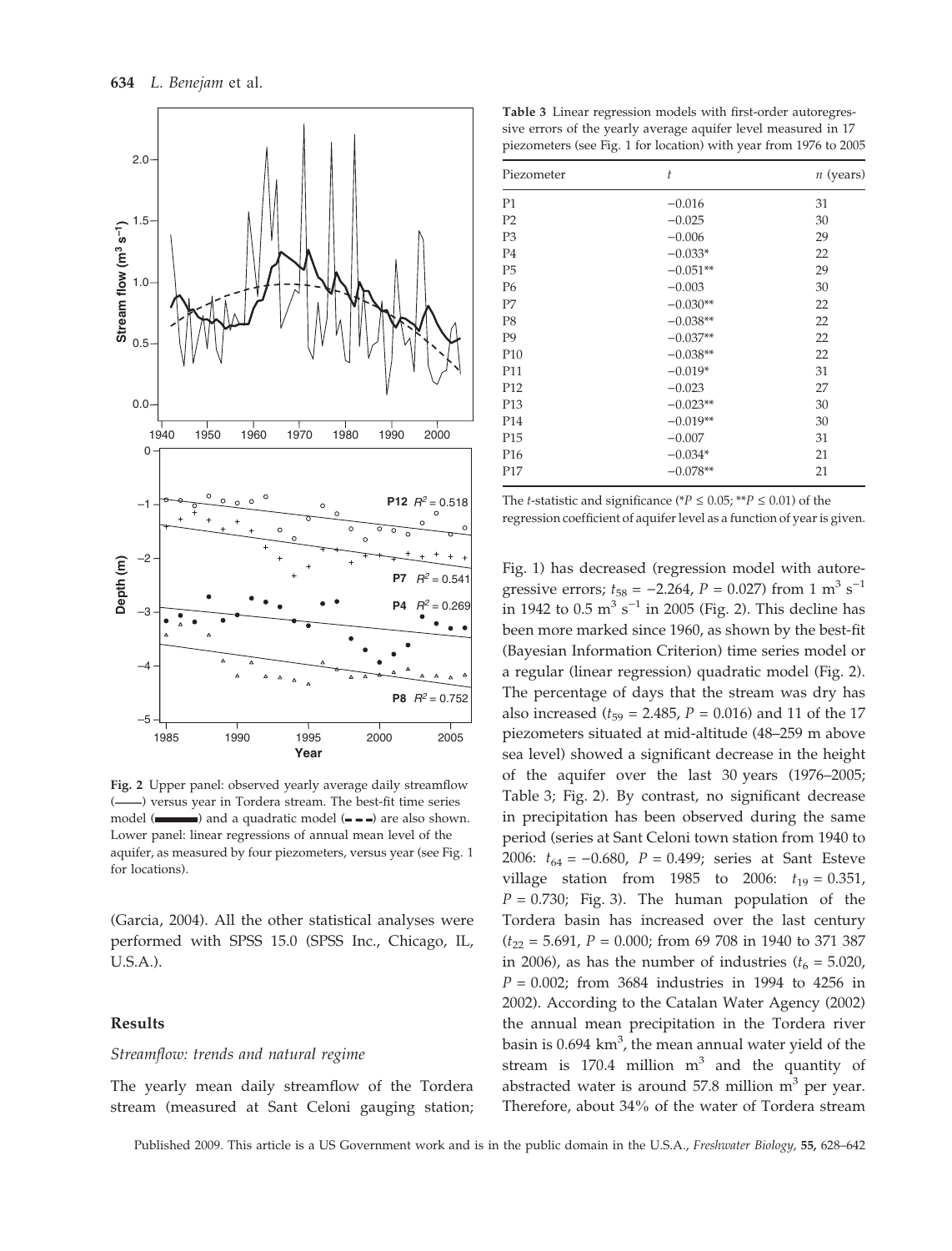

Fig. 3 Linear regressions of yearly average rainfall versus year at two sites (Sant Celoni, Sant Esteve) in the Tordera basin.

is abstracted for different uses (irrigation, industry and domestic).

Observed streamflow was weakly correlated with the naturalised flow predicted by the SAC-SMA model and observed flow was significantly less than predicted (slope significantly lower than 1; Table 4). On most of the occasions when the Tordera stream was dry (74 of 76 days), the model predicted that it should have been flowing, based on the precipitation and temperatures recorded. For example, except at the first sampling site, the observed yearly mean streamflow was lower than predicted, particularly at site 4 but also at site 6 (Fig. 4). Not surprisingly, differences were larger for medians and minima than for maxima. Notably, the model predicted a gradual increase in median and minimum flows along the river course, whereas at site 4 the median and minimum were lower than at site 1 (15 km upstream and 350 m higher in altitude), illustrating the strong impact of water abstraction in this area.

Results for the five other Mediterranean river basins were similar to those for Tordera stream. For all basins except Besòs, the comparison of observed and naturalised flow had slopes significantly lower than 1, i.e. flows were lower than expected (Table 4). In the largest river (Ter), which is also subject to heavy water abstraction, the annual mean streamflow has also decreased through time  $(t_{23} = -3.131, P = 0.005)$  and it was often dry when the SAC-SMA model predicted it to be flowing. The flow regime of the Ter river is strongly altered by an important withdrawal, with a maximum of 8  $m^3 s^{-1}$  diverted to the Barcelona region (Besòs and Llobregat river basins) since 1965. Downstream of the two large reservoirs from which the water is abstracted (c. 220 m of altitude), there is a strong decrease in the median (from  $c$ . 9 to 5 m<sup>3</sup> s<sup>-1</sup>) and minimum flow of the river (but not the maximum). Flows continue to decline downstream, mostly due to abstraction for agriculture (Fig. 5).

#### Effects of water abstraction on fish metrics

Similarities in physicochemical features between impacted and unimpacted sites in Tordera stream

|                           | Table 4 Comparison of the daily flow and number of dry days observed and predicted by the SAC-SMA model (see Methods) in |  |  |  |
|---------------------------|--------------------------------------------------------------------------------------------------------------------------|--|--|--|
| six Mediterranean streams |                                                                                                                          |  |  |  |

|             |              |            | Median daily flow<br>$(m^3 s^{-1})$ |           | Dry days |              |       |         |       |       |         |
|-------------|--------------|------------|-------------------------------------|-----------|----------|--------------|-------|---------|-------|-------|---------|
| River basin | Year (range) | $n$ (days) | Observed                            | Predicted | Observed | Predicted    | $r^2$ | D       | h     | SE    | P       |
| Besòs       | 1968–98      | 9726       | 2.8                                 | 0.5       | 46       | 137          | 0.515 | < 0.001 | 1.026 | 0.010 | 0.009   |
| Fluvià      | 1942–98      | 18 627     | 3.6                                 | 4.5       |          | $\theta$     | 0.583 | < 0.001 | 0.757 | 0.005 | < 0.001 |
| Llobregat   | 1942-99      | 19 066     | 10.9                                | 11.3      | 0        | $\mathbf{0}$ | 0.630 | < 0.001 | 0.734 | 0.004 | < 0.001 |
| Muga        | 1942-97      | 20 087     | 0.8                                 | 1.1       |          | $\mathbf{0}$ | 0.152 | < 0.001 | 0.395 | 0.007 | < 0.001 |
| Ter         | 1967-92      | 8766       | 5.7                                 | 12.7      | 860      | $\theta$     | 0.084 | < 0.001 | 0.410 | 0.014 | < 0.001 |
| Tordera     | 1942–2000    | 19 500     | 0.3                                 | 0.4       | 76       | 2            | 0.501 | < 0.001 | 0.609 | 0.004 | < 0.001 |

The statistics of the linear regression between the observed and predicted daily streamflows are also shown. The first P-value tests whether there is correlation between both flows (but note the low  $r^2$ ), whereas the second P-value corresponds to the t-test of whether the regression coefficient or slope (b) is significantly different from 1. For five rivers the observed flow is significantly less than that predicted by the model. See Fig. 1 for the location of gauging stations (the second station corresponds to Tordera stream; the fourth station corresponds to Ter river).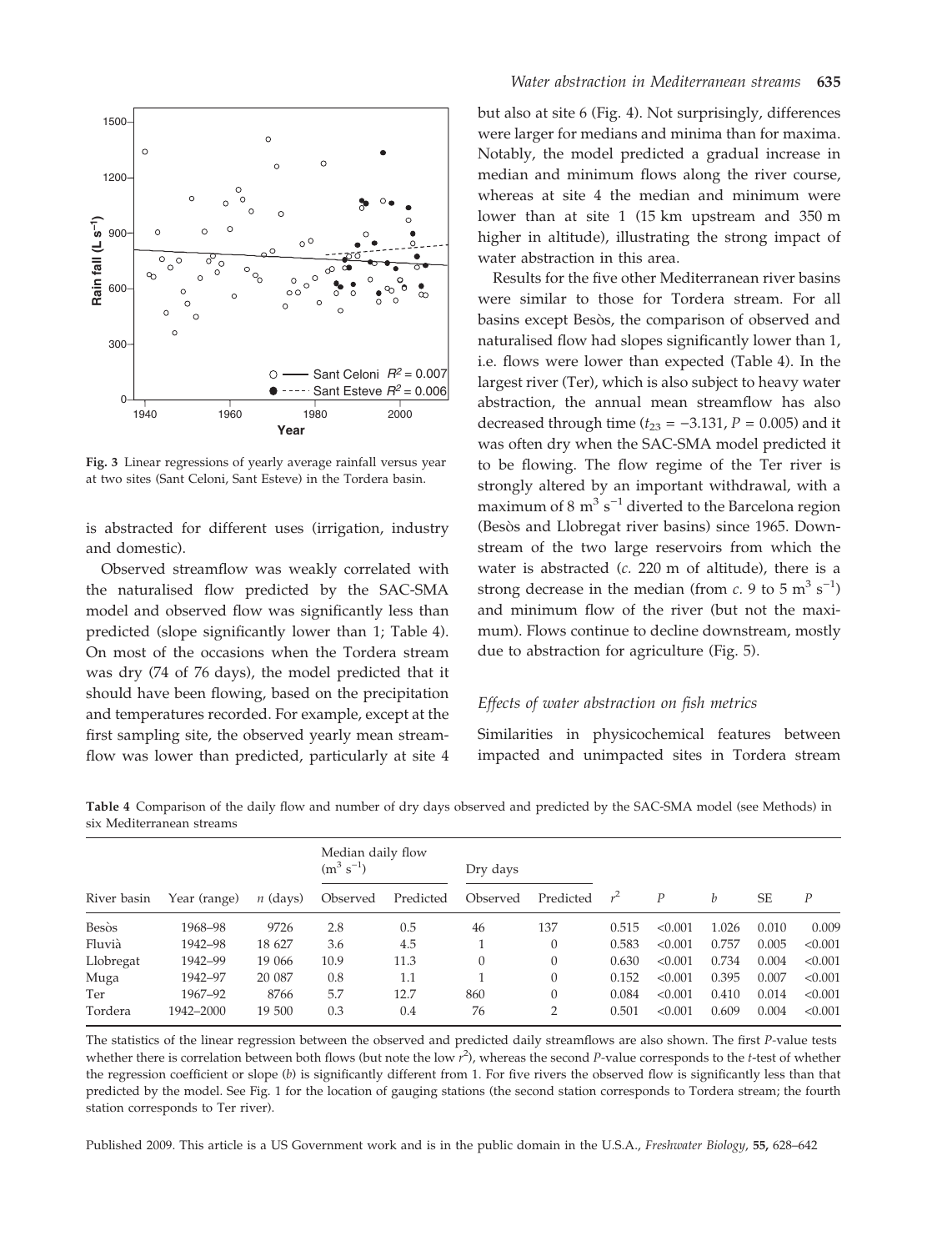box-heights from the box).



Fig. 4 Box-plot of observed and predicted natural annual mean daily streamflow along sampling sites in Tordera stream (see Fig. 1 for locations) from 1991 to 2000. Each box corresponds to 25th and 75th percentiles; the dark line inside each box represents the median; error bars show the minima and maxima except for outliers (open circles, corresponding to values >1.5



Fig. 5 Box-plot of observed yearly annual mean daily streamflow at seven gauging stations along the Ter River. See Fig. 4 for box format.

allowed us to isolate the effects of water abstraction on fish metrics. Among the habitat features, unimpacted and impacted sites did not differ for most

|                                           |       |       | Corrected  | Impacted | Unimpacted |
|-------------------------------------------|-------|-------|------------|----------|------------|
|                                           | F     | d.f.  | $P$ -value | sites    | sites      |
| Habitat features                          |       |       |            |          |            |
| Geomorphology: % pools                    | 0.09  | 1,37  | 0.771      | 18.57    | 13.84      |
| Geomorphology: % runs                     | 0.48  | 1,37  | 0.631      | 51.43    | 66.98      |
| Geomorphology: % riffles                  | 0.17  | 1,37  | 0.746      | 29.81    | 19.39      |
| Substratum: % cobble + boulder            | 29.69 | 1,37  | < 0.001    | 88.71    | 46.47      |
| Substratum: % gravel                      | 12.33 | 1,37  | 0.007      | 11.05    | 41.05      |
| Substratum: $\%$ silt + detritus          | 22.03 | 1,37  | < 0.001    | 0.00     | 2.30       |
| Refuges: % boulder                        | 3.21  | 1,37  | 0.162      | 37.90    | 28.49      |
| Refuges: % hydrophytes                    | 0.35  | 1,37  | 0.644      | 11.29    | 11.05      |
| Refuges: % total refuges                  | 0.09  | 1,37  | 0.771      | 71.10    | 80.07      |
| Vegetation: $\%$ bushes + trees           | 10.07 | 1,37  | 0.013      | 82.48    | 75.36      |
| Vegetation: % hydrophytes                 | 0.51  | 1,37  | 0.631      | 6.10     | 4.02       |
| Limnological features                     |       |       |            |          |            |
| $\log$ ammonium (mg $L^{-1}$ )            | 1.64  | 1, 13 | 0.327      | 0.03     | 0.08       |
| $\log$ nitrites (mg $L^{-1}$ )            | 10.23 | 1, 13 | 0.022      | 0.01     | 0.02       |
| $\log$ nitrates (mg $L^{-1}$ )            | 0.45  | 1, 13 | 0.631      | 0.35     | 0.37       |
| log phosphates (mg $L^{-1}$ )             | 22.45 | 1, 13 | < 0.001    | 0.10     | 0.14       |
| $\log$ sulphates (mg $L^{-1}$ )           | 12.11 | 1, 13 | 0.015      | 1.15     | 1.61       |
| $\log$ chlorides (mg $L^{-1}$ )           | 8.72  | 1, 13 | 0.027      | 1.09     | 1.65       |
| $\log$ oxygen (mg $L^{-1}$ )              | 2.56  | 1, 13 | 0.226      | 0.99     | 0.92       |
| $\log$ suspended solids (mg $L^{-1}$ )    | 2.94  | 1, 13 | 0.202      | 0.93     | 1.14       |
| Temperature (°C)                          | 5.22  | 1, 13 | 0.087      | 16.88    | 18.93      |
| Conductivity ( $\mu$ S cm <sup>-1</sup> ) | 9.72  | 1, 13 | 0.022      | 139.04   | 511.38     |
| log pH                                    | 1.74  | 1, 13 | 0.327      | 0.92     | 0.93       |

Table 5 Results of the ANOVAS of limnological and habitat features, with date and water abstraction impact (yes/no) as factors

Corrected P-values reflect application of the Benjamini & Hochberg (1995) procedure. Significant values (P < 0.05) are highlighted in bold. Mean values of habitat features for impacted and unimpacted sites are also given. Log-transformation was  $\log_{10} (x + 1)$ .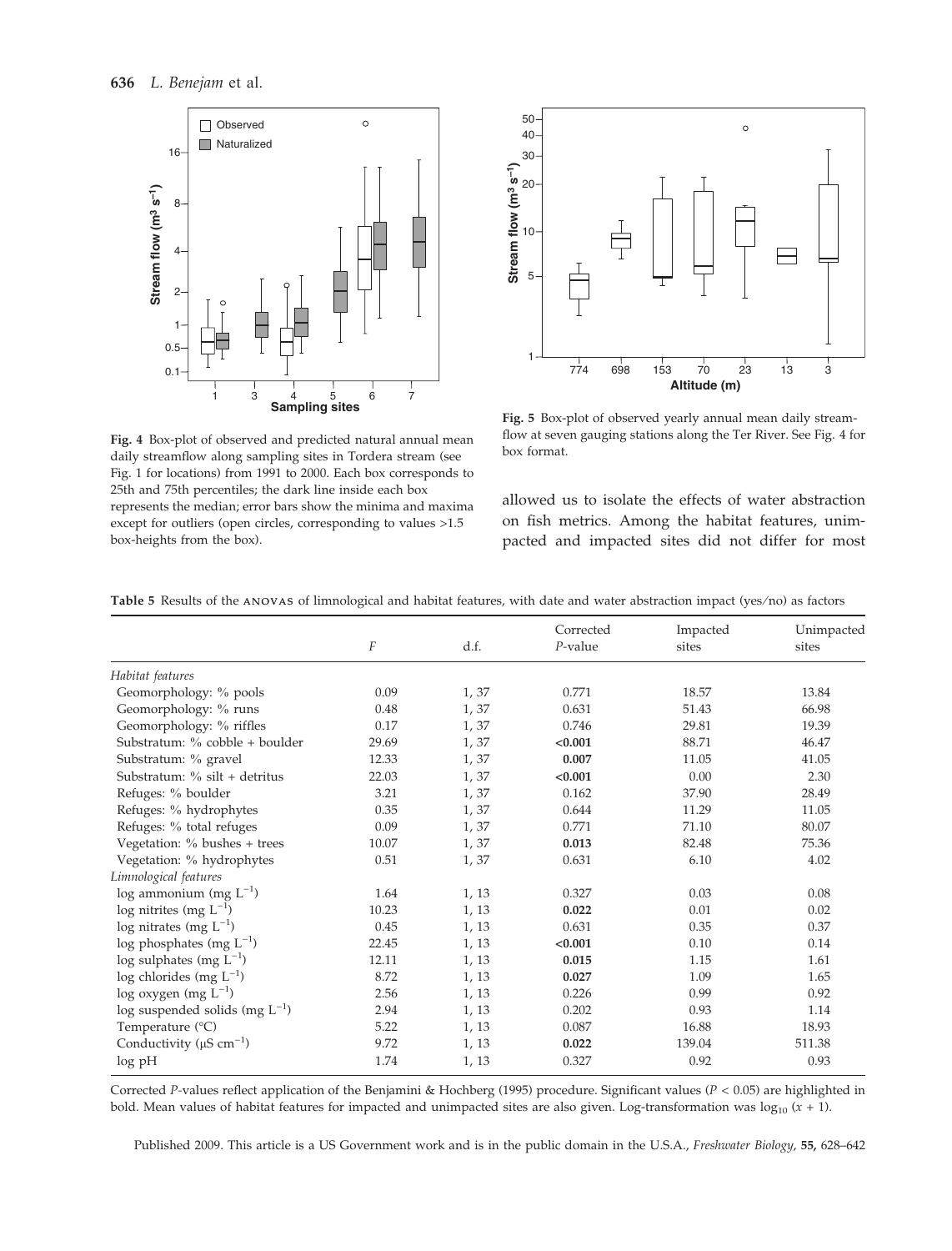structural variables, such as geomorphology and existence of refuges (Table 5). In contrast, substratum composition differed markedly because coarser substratum predominated at the impacted sites. Because the average altitude of unimpacted sites was slightly lower (113 m a.s.l.) than for impacted sites (205 m), conductivity (and marginally temperature) were significantly higher in the former (Table 5). This was also reflected in nutrient concentration (Table 5) but the overall differences were small. We expected these differences in water chemistry and temperature to have negligible effects on fish metrics. There was no significant date  $\times$  impact group interaction ( $P > 0.05$ ) for any of the habitat or limnological characteristics, suggesting that the overall differences between unimpacted and impacted sites did not vary strongly with time.

Of the 30 candidate metrics tested (Table 2) as potential indicators of water abstraction effects, four had significant effects after applying the false discovery rate correction: number of intolerant species, proportion of intolerant individuals, number of benthic species and catch per unit effort (CPUE). Three other metrics (number of families, number of native species, and number of insectivore species) showed significant or marginally significant effects prior to applying the correction. Although many of the metrics were significantly correlated, different groups of metrics could be identified and the four metrics



Fig. 6 Principal components analysis of the 30 candidate fish metrics. The two axes explained 34.4% and 24.6% of the variance, respectively, in metrics among sites in Tordera stream. Fish metrics significantly different between unimpacted and impacted sites (see Table 2) by water abstraction are shown as filled circles.

discriminating between impacted and unimpacted sites were not completely redundant.

Most of the variables were significantly correlated and KMO (=0.57) indicated the usefulness of a PCA, which explained 59.1% of the variation among sites with two axes (Fig. 6). The first axis of the PCA highlighted the many metrics based on species richness (such as the number of benthic species) which were also related to different metrics such as CPUE and proportional abundance of rheophilic or litophilic species. The second axis corresponded primarily to metrics based on species composition and included the two others related to abstraction (the number of intolerant species and the proportional abundance of intolerant species). Accordingly, the number of benthic species and CPUE were correlated with each other ( $r = 0.475$ ,  $n = 63$ ,  $P < 0.001$ ) but not with the number of intolerant species or proportional abundance of intolerant species  $(r < 0.12)$ , which were themselves significantly correlated  $(r = 0.499)$ ,  $P < 0.001$ ). Therefore, these four metrics, which seem to discriminate between severe versus moderate impacts of water abstraction, are not redundant and correspond to different properties of the fish assemblage (fish abundance, number of species and species composition).

Moreover, the fish assemblage of Tordera stream continues to change in response to chronic water abstraction. There was a significant change in two fish metrics at the impacted sites during the 6 years of our sampling: a decrease in the proportion of intolerant individuals ( $t_9 = -2.706$ ,  $P = 0.024$ ) and the number of benthic species ( $t_9 = -2.533$ ,  $P = 0.032$ ), whereas no temporal trend in any other metric was observed at the unimpacted sites  $(P > 0.11)$ .

#### Discussion

#### Water abstraction in Mediterranean streams

Our analysis indicates that water abstraction has changed the flow regime of Tordera stream substantially. We have shown a significant decrease since the 1960s in the streamflow and aquifer height of Tordera stream, despite no observed decrease in precipitation. The number of days that the stream is dry has increased and the streamflow observed is well below that predicted by the SAC-SMA model. Meanwhile, the amount of water abstracted, and the numbers of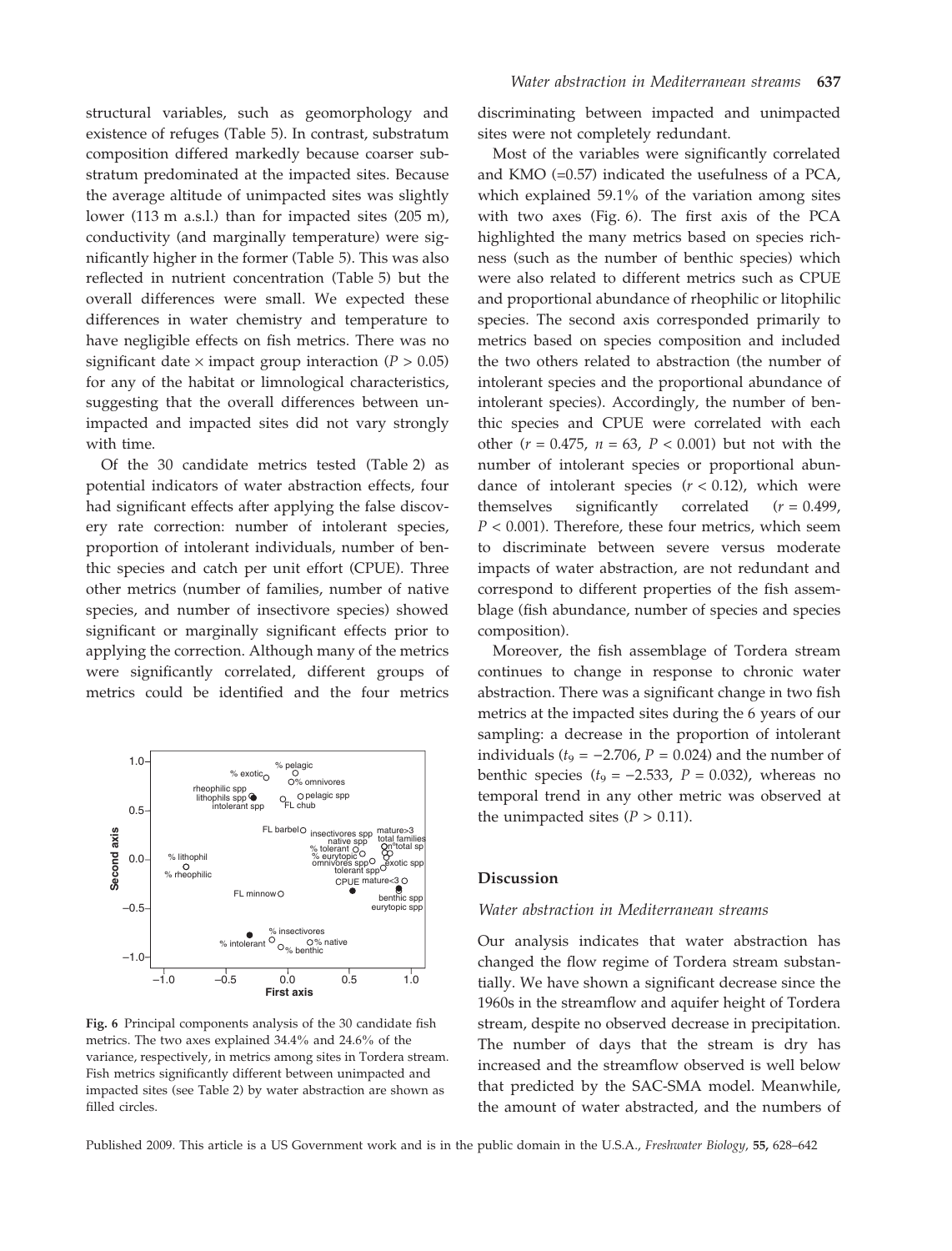inhabitants and industries in the river basin has increased steadily. Part of this decline in streamflow may be due to climate variation, since a humid period around 1960–70 and a subsequent dry phase has been shown in several European rivers (Probst, 1989). However, two reasons suggest that this alone does not explain the patterns observed in Tordera stream: (i) we found no significant trend in precipitation, as is well known for this region (Lopez-Bustins, Martin-Vide & Sanchez-Lorenzo, 2008); and (ii) the SAC-SMA model predicts a naturalised flow much higher than that observed (Table 4). Moreover, the overexploitation of the water in the Tordera basin has been previously described. In particular, there is a water abstraction of 57.8 million  $m^3$  year<sup>-1</sup> (particularly in summer) for a mean annual water yield of 170.4 million  $m^3$  year<sup>-1</sup> (ACA, 2002), and seawater intrusion has been increasing in its delta in recent decades, as in other costal regions in Catalonia (Mas-Pla, Montaner & Solà Martínez & Murillo, 2003).

Water abstraction is even stronger for another of the rivers studied (Ter) and similar but less severe for the other river basins: all but one (Besòs) have naturalised flows higher than those observed, with more dry days observed than predicted. River Ter has also shown a decrease in flow during the last century. The Ter is another Mediterranean stream with enormous human pressure for water abstraction. With a mean annual water yield of 845 million  $m^3$  year<sup>-1</sup> and a mean discharge of  $c$ . 10 m<sup>3</sup> s<sup>-1</sup> (ACA, 2002), much water is abstracted from its middle reaches (a maximum of  $8 \text{ m}^3 \text{ s}^{-1}$ ; an average of  $6.1 \text{ m}^3 \text{ s}^{-1}$  and a total of 193  $\text{hm}^3$  for 2006) to supply drinking water to the Barcelona region (in the Llobregat and Besòs basins), inhabited by 4 million people (Sabater et al., 1992; Benejam et al., 2008b). Notably, the only exception to the general pattern is the Besòs, a small basin near Barcelona that receives part of the water abstracted from the Ter, and thus now has more flow and fewer dry days than predicted by the SAC-SMA model (Table 4).

Many rivers in the Mediterranean basin are experiencing alterations to their natural flow regimes and drought frequencies similar to those reported here, including many Iberian rivers such as Júcar (Sánchez Navarro et al., 2007), Guadiana (Pires, Cowx & Coelho, 1999; Collares-Pereira et al., 2000), Ebro (Prat & Ibañez, 1995), and Duero and Tajo (Trigo et al., 2004; Sabater et al., 2009). Human population growth is rapidly depleting available freshwater supply in many other areas of the world (Richter, Mathews & Wigington, 2003). During the 20th century, the global human population increased fourfold to more than six billion  $(6 \times 10^9)$ , whereas water withdrawn from natural freshwater ecosystems increased eightfold over the same period (Gleick, 1998; Richter et al., 2003). The pressure on water availability is obviously higher in dry countries, such as those in the Mediterranean basin. For example, the average European per capita water consumption is 207  $m^3$  year<sup>-1</sup>, but in Mediterranean countries is higher (e.g. 530  $m^3$  in Spain, 523  $m^3$  in Italy and 334  $m<sup>3</sup>$  in Greece; Vergés, 2002).

Altered flow regimes due to water abstraction or other causes complicate assessments of river health. For example, one commonly overlooked implication of altered flow regimes in Mediterranean rivers is related to interpreting biotic indices of river health when a river is dry because of water withdrawals. In these cases, biotic indices (based on either macroinvertebrates, fish or other taxa) are invariably not computed. For instance, in Tordera stream (at site 3 in Fig. 4) from 2001 to 2006 macroinvertebrate and diatom indices were not computed on four occasions because the river was dry (Benejam et al., 2008a), although it should have been flowing according to the SAC-SMA model. We suggest that a detailed characterisation of the natural flow regime should precede the application of biotic indices and that, in cases of rivers dry due to human impacts, the lowest possible score for biotic indices (but specifying that the river was artificially dry) be applied to reflect real impairment. Otherwise, reporting high-quality scores on other occasions will overestimate the average ecological status of the river. As far as we know, this problem has been neglected in the vast literature applying biotic indices in Mediterranean-type rivers (perhaps because this problem is much rarer in central and northern Europe, where water is more available). For instance, neither the recently developed European Fish Index (Pont et al., 2006) nor Iberian studies (Ferreira et al., 2007) mention this problem, despite including the same Catalan rivers that we studied. Although the choice of not computing biotic indices may be inevitable if no information on the flow regime is available, we suggest an assessment approach in which the natural flow regime is characterised *before* the application of biotic indices.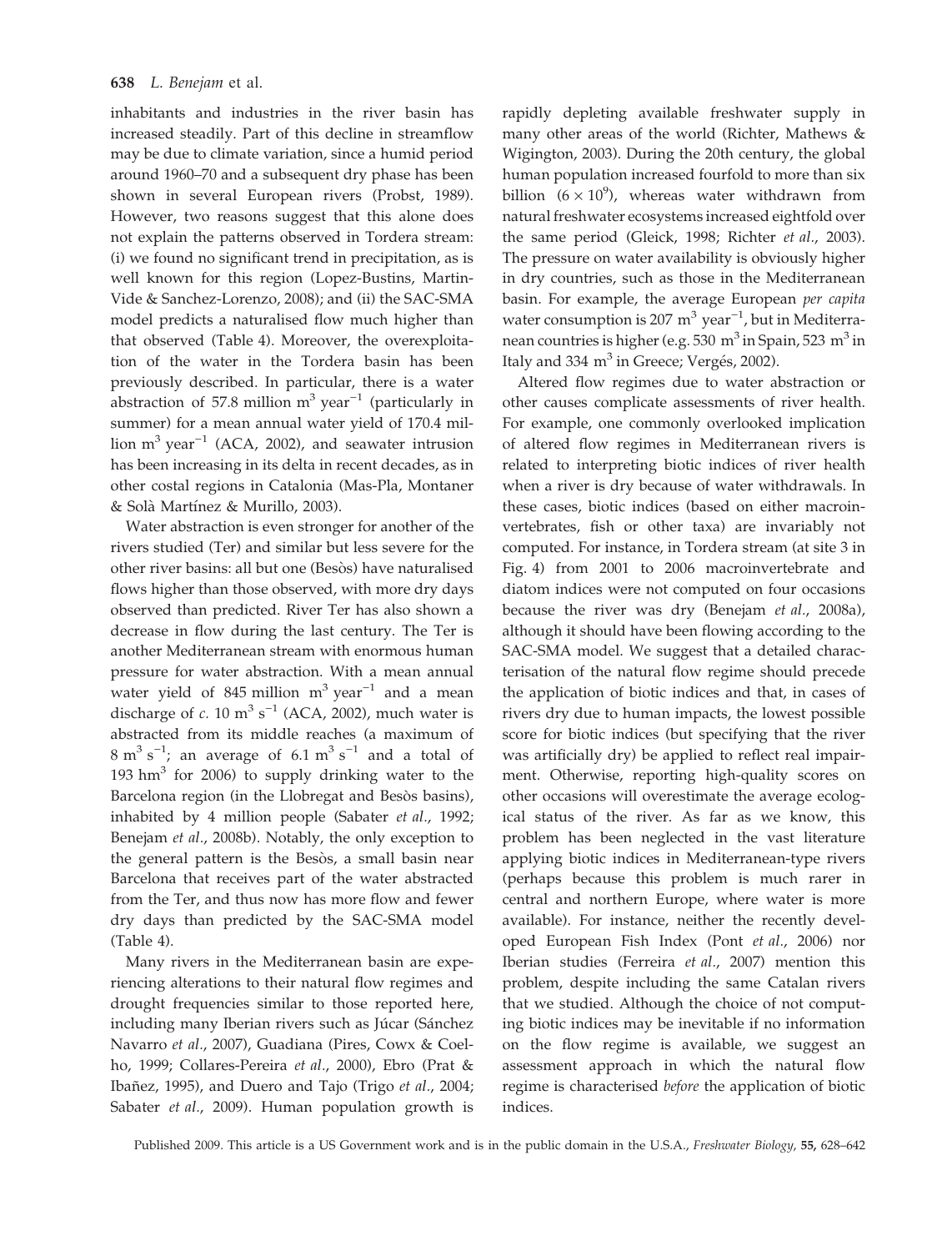#### Effects of severe water abstraction on fish assemblages

We detected four fish metrics (catch per unit effort, number of benthic species, number of intolerant species and proportion of intolerant individuals) that distinguished between sites impacted by water abstraction and unimpacted sites and that showed significant temporal trends in response to abstraction. Although this analysis should be regarded as preliminary and needing further data and spatial validation, the relationships of these metrics to water abstraction are plausible and agree with previous studies (e.g. Lake, 2003; Magoulick & Kobza, 2003; Magalhães et al., 2007). We would expect low fish abundance (catch per unit effort) in a site affected by water abstraction, given that drought reduces survival and reproduction and promotes emigration of many stream fishes (Matthews  $\&$ Marsh-Matthews, 2003; Keaton et al., 2005; Davey & Kelly, 2007). The lower number of benthic species observed at impacted sites was mediated by a decrease in the Mediterranean barbel (assigned as native) at these sites and its replacement by the minnow (a nonnative, water-column species). Among the most frequent biological effects of drought are population declines and changes in community composition (Magoulick, 2000; Marchetti & Moyle, 2001; Matthews & Marsh-Matthews, 2003), including decrease in the number and proportional abundance of intolerant species (Danehy et al., 1998; Lake, 2003; Magalhães et al., 2007), as observed here.

These four significant fish metrics, and probably others that in our study were almost significant (number of insectivore species, number of native species, number of families), may be used to assess rivers suspected to have problems with abstraction. Some of these fish metrics are already used in existing European IBIs (Sostoa et al., 2003; Angermeier & Davideanu, 2004; Pont et al., 2006), so our results can help to understand their behaviour. In particular, low collective values of these fish metrics may warn of substantial hydrologic alteration.

Natural drought is a seasonally predictable event in Mediterranean ecosystems (Gasith & Resh, 1999), to which native species have adapted through evolutionary history (Moyle, 1995; Poff, 1997). However, population persistence is fragile in such harsh environments, and an increase in the frequency or severity of drought due to water abstraction may provoke serious problems for the conservation of Mediterranean and semiarid native fish assemblages (Magalhães et al., 2007). The IUCN (Smith & Darwall, 2006) has already identified water abstraction as one of the most important environmental issues in Mediterranean freshwaters, and the cause of four of the eight freshwater fish extinctions in the Mediterranean basin. As water abstraction increases the frequency, severity and duration of droughts in this region, we expect threats to fish to become increasingly widespread.

In conclusion, we have shown that some Mediterranean streams are profoundly altered by water abstraction, with a significant decrease in streamflow throughout the 20th century and an increase in the number and severity of droughts. We suggest that a detailed characterisation of the natural flow regime should precede the application of biotic indices and that, in cases of artificially dry rivers, the lowest possible score for biotic indices (but specifying that the river was artificially dry) be applied to reflect real impairment to ecological status. Our results show that the effects of altered flow regimes on stream-fish assemblages are clearly detectable, including reduced population densities, fewer benthic species, and reduced occurrence and abundance of intolerant species. These biotic responses, if properly calibrated, can be developed into management tools to assess the impacts of water abstraction and to inform stream conservation and restoration programmes.

#### Acknowledgments

We thank the editor A.G. Hildrew, J. Mas-Pla, S. Sabater, and two anonymous reviewers for helpful comments on the manuscript. This study was financially supported by the Catalan Water Agency, Government of Catalonia and the Barcelona Provincial Council ('Observatori de la Tordera' to M. Boada), the Spanish Ministry of Education (CGL2006-11652-C02- 01/BOS), the Banco Bilbao Vizcaya Argentaria Foundation (project GLOBRIO), and the Government of Catalonia (Catalan Government Distinction Award for University Research 2004 to EGB). LB held a doctoral fellowship from the University of Girona. We are grateful to everybody who helped in the field and the members of the 'Observatori de la Tordera' project for their stimulating discussions. The Virginia Cooperative Fish and Wildlife Research Unit is jointly spon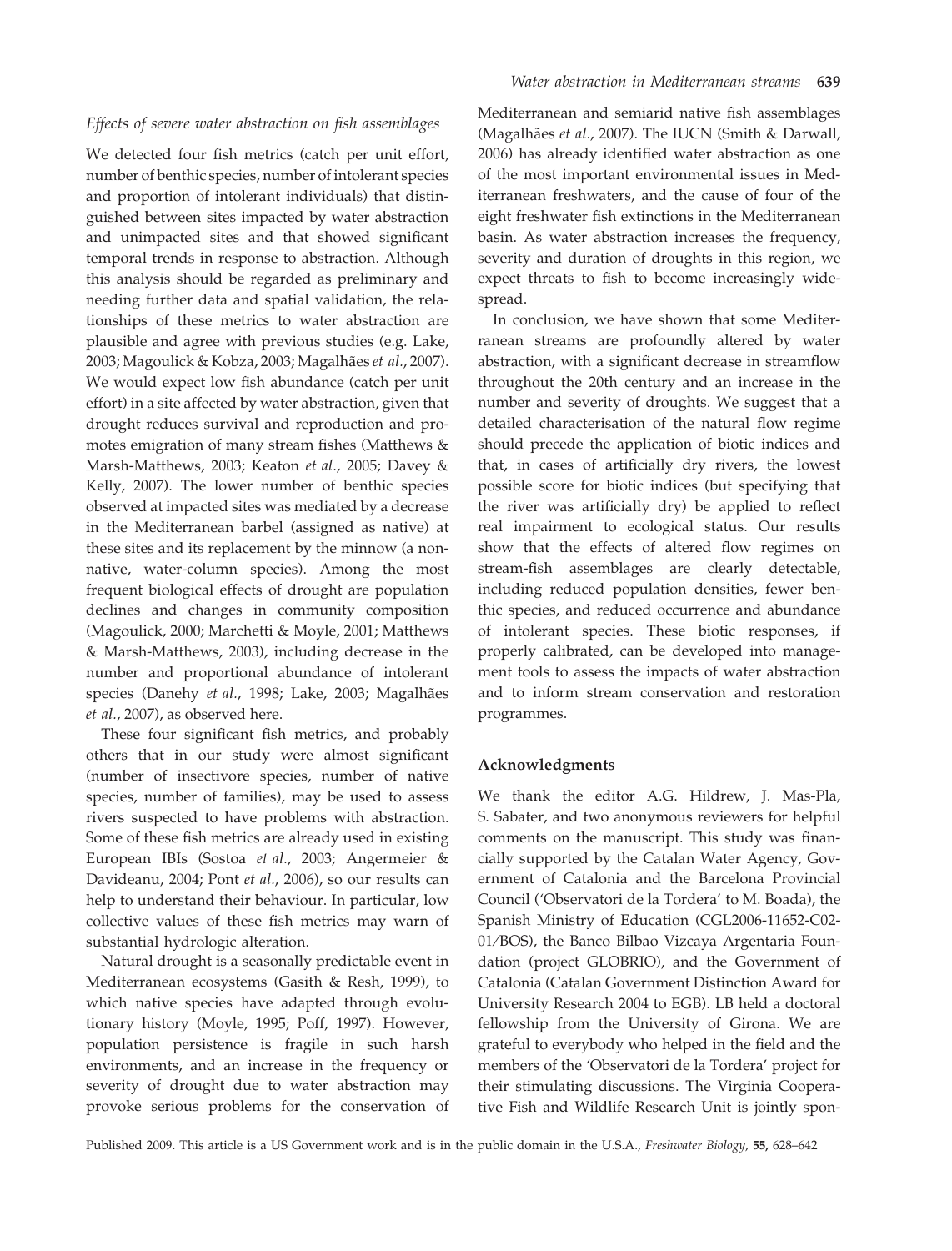sored by U.S. Geological Survey, Virginia Polytechnic Institute and State University, Virginia Department of Game and Inland Fisheries, and Wildlife Management Institute. Any use of trade, product, or firm names does not imply endorsement by the U.S. Government.

# References

- Aarts B.G.W. & Nienhuis P.H. (2003) Fish zonations and guilds as the basis for assessment of ecological integrity of large rivers. Hydrobiologia, 500, 157–178.
- ACA (Agència Catalana de l'Aigua) (2002) Estudi d'actualització de l'avaluació de recursos hídrics de les conques internes de Catalunya i conques catalanes de l'Ebre. Generalitat de Catalunya, Barcelona. Available at http://aca-web.gencat.cat/aca/documents/ca/ planificacio/recursos\_demandes/recursos\_cic.pdf.
- ACA (Agència Catalana de l'Aigua) (2004) Pla sectorial de cabals de manteniment de les conques internes de Catalunya. Generalitat de Catalunya, Barcelona. Available at http://www.associacio.net/docs/PlaSectorialCabals Ambientals.pdf.
- Angermeier P.L. & Davideanu G. (2004) Using fish communities to assess streams in Romania: initial development of an index of biotic integrity. Hydrobiologia, 511, 65–78.
- Aparicio E., Vargas M.J., Olmo J.M. & de Sostoa A. (2000) Decline of native freshwater fishes in a Mediterranean watershed on the Iberian Peninsula: a quantitative assessment. Environmental Biology of Fishes, 59, 11–19.
- Baron J.S., Poff N.L., Angermeier P.L., Dahm C.N., Gleick P.H., Hairston N.G., Jackson R.B., Johnston C.A., Richter B.D. & Steinman A.D. (2002) Meeting ecological and societal needs for freshwater. Ecological Applications, 12, 1247–1260.
- Bence J.R. (1995) Analysis of short time series: correcting for autocorrelation. Ecology, 76, 628–639.
- Benejam L., Aparicio E., Vargas M.J., Vila-Gispert A. & García-Berthou E. (2008a) Assessing fish metrics and biotic indices in a Mediterranean stream: effects of uncertain native status of fish. Hydrobiologia, 603, 197– 210.
- Benejam L., Benito J., Ordóñez J., Armengol J. & García-Berthou E. (2008b) Short-term effects of a partial drawdown on fish condition in a eutrophic reservoir. Water, Air, and Soil Pollution, 190, 3–11.
- Benjamini Y. & Hochberg Y. (1995) Controlling the false discovery rate – a practical and powerful approach to multiple testing. Journal of the Royal Statistical Society Series B-Methodological, 57, 289–300.
- Boada M., Capdevila L., Miralles M., Carrera D., Sánchez S., Badosa E., Colomer T., Mas-Pla J., Ventura M. & Viader J. (2006) L'Observatori: estació de seguiment de la biodiversitat de la conca de la Tordera. Autonomous University of Barcelona, Bellaterra, Spain.
- Bramblett R.G. & Fausch K.D. (1991) Variable fish communities and the Index of Biotic Integrity in a western Great Plains river. Transactions of the American Fisheries Society, 120, 752–769.
- Burnash R.J.C., Ferral R.L. & Guire R.A. (1973) A Generalized Streamflow Simulation System – Conceptual Modeling for Digital Computers. National Weather Service and California Department of Water Resources, Sacramento.
- CEN (European Committee for Standardization) (2003) Water Quality – Sampling of Fish with Electricity. European standard - EN 14011:2003, Brussels.
- Collares-Pereira M.J., Cowx I.G., Ribeiro F., Rodrigues J.A. & Rogado L. (2000) Threats imposed by water resource development schemes on the conservation of endangered fish species in the Guadiana River Basin in Portugal. Fisheries Management and Ecology, 7, 167– 178.
- Danehy R.J., Ringler N.H., Stehman S.V. & Hassett J.M. (1998) Variability of fish densities in a small catchment. Ecology of Freshwater Fish, 7, 36–48.
- Davey A.J.H. & Kelly D.J. (2007) Fish community responses to drying disturbances in an intermittent stream: a landscape perspective. Freshwater Biology, 52, 1719–1733.
- EC (European Community) (2000) Directive 2000/60/EC of the European Parliament and of the Council of 23 October 2000 establishing a framework for Community action in the field of water policy. Official Journal of the European Communities, 327, 1–72.
- Fausch K., Lyons J., Karr J. & Angermeier P.L. (1990) Fish communities as indicators of environmental degradation. American Fisheries Society Symposium, 8, 123–144.
- Ferreira T., Caiola N., Casals F., Oliveira J.M. & de Sostoa A. (2007) Assessing perturbation of river fish communities in the Iberian Ecoregion. Fisheries Management and Ecology, 14, 519–530.
- Garcia L.V. (2004) Escaping the Bonferroni iron claw in ecological studies. Oikos, 105, 657–663.
- Gasith A. & Resh V.H. (1999) Streams in Mediterranean climate regions: abiotic influences and biotic responses to predictable seasonal events. Annual Review of Ecology and Systematics, 30, 51–81.
- Gleick P.H. (1998) The World's Water 1998-1999: The Biennial Report on Freshwater Resources. Island Press, Washington, DC.
- Goldstein R.M. & Simon T.P.(1998) Toward a united definition of guild structure for feeding ecology of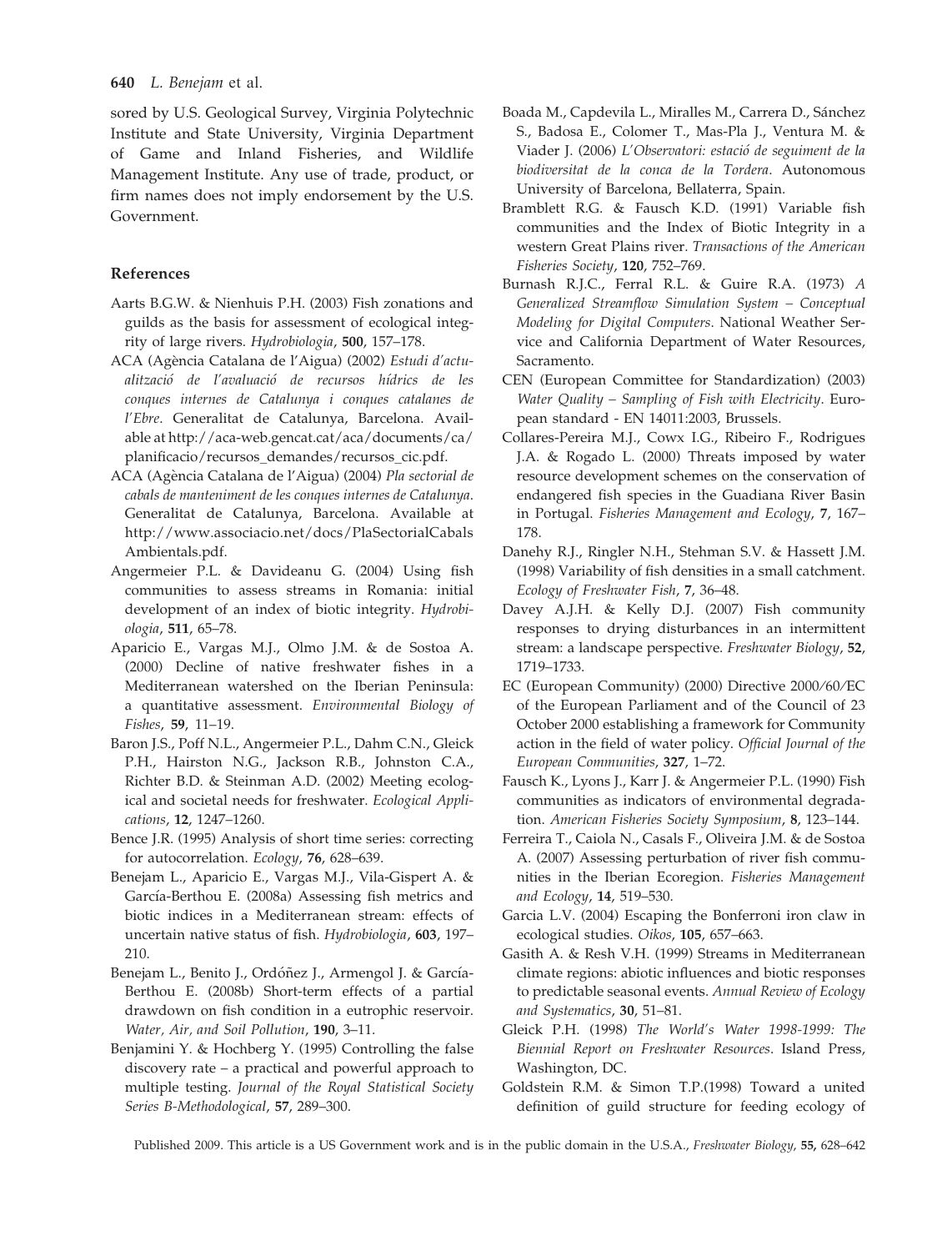- Hartmann H.C., Bales R. & Sorooshian S. (2002) Weather, climate, and hydrologic forecasting for the US Southwest: a survey. Climate Research, 21, 239–258.
- Karr J.R. (1981) Assessment of biotic integrity using fish communities. Fisheries, 6, 21–27.
- Karr J.R., Fausch K.D., Angermeier P.L., Yant P.R. & Schlosser I.J. (1986) Assessing Biological Integrity in Running Waters: A Method and its Rationale. Illinois Natural History Survey, Champaign, IL.
- Keaton M., Haney D. & Andersen C.B. (2005) Impact of drought upon fish assemblage structure in two South Carolina Piedmont streams. Hydrobiologia, 545, 209–223.
- Kennard M.J., Pusey B.J., Harch B.D., Dore E. & Arthington A.H. (2006) Estimating local stream fish assemblage attributes: sampling effort and efficiency at two spatial scales. Marine and Freshwater Research, 57, 635–654.
- Lake P.S. (2003) Ecological effects of perturbation by drought in flowing waters. Freshwater Biology, 48, 1161– 1172.
- Lopez-Bustins J.A., Martin-Vide J. & Sanchez-Lorenzo A. (2008) Iberia winter rainfall trends based upon changes in teleconnection and circulation patterns. Global and Planetary Change, 63, 171–176.
- Lyons J., Wang L. & Simonson T.D. (1996) Development and validation of an index of biotic integrity for coldwater streams in Wisconsin. North American Journal of Fisheries Management, 16, 241–256.
- Magalhães M.F., Beja P., Schlosser I.J. & Collares-Pereira M.J. (2007) Effects of multi-year droughts on fish assemblages of seasonally drying Mediterranean streams. Freshwater Biology, 52, 1494–1510.
- Magoulick D.D. (2000) Spatial and temporal variation in fish assemblages of drying stream pools: the role of abiotic and biotic factors. Aquatic Ecology, 34, 29–41.
- Magoulick D.D. & Kobza R.M. (2003) The role of refugia for fishes during drought: a review and synthesis. Freshwater Biology, 48, 1186–1198.
- Marchetti M.P. & Moyle P.B. (2001) Effects of flow regime on fish assemblages in a regulated California stream. Ecological Applications, 11, 530–539.
- Martínez M. & Murillo J.M.(2003) Evolución de la contaminacio´n marina en los acuiferos costeros del baix Tordera (Barcelona). In: Tecnología de la intrusión de agua de mar en acuíferos costeros: países mediterráneos (ed. IGME), pp. 519–532. IGME, Madrid.
- Mas-Pla J., Montaner R. & Sola` J. (1999) Groundwater resources and quality variations caused by gravel

mining in coastal streams. Journal of Hydrology, 216, 197–213.

- Matthews W.J. & Marsh-Matthews E. (2003) Effects of drought on fish across axes of space, time and ecological complexity. Freshwater Biology, 48, 1232–1253.
- Moyle P.B. (1995) Conservation of native fresh-water fishes in the Mediterranean-type climate of California, USA. Biological Conservation, 72, 271–279.
- Nilsson C., Reidy C.A., Dynesius M. & Revenga C. (2005) Fragmentation and flow regulation of the world's large river systems. Science, 308, 405–408.
- Oberdorff T., Pont D., Hugueny B. & Porcher J.P. (2002) Development and validation of a fish-based index for the assessment of 'river health' in France. Freshwater Biology, 47, 1720–1734.
- Patton T.M., Hubert W.A., Rahel F.J. & Gerow K.G. (2000) Effort needed to estimate species richness in small streams on the Great Plains in Wyoming. North American Journal of Fisheries Management, 20, 394– 398.
- Pires A.M., Cowx I.G. & Coelho M.M. (1999) Seasonal changes in fish community structure of intermittent streams in the middle reaches of the Guadiana basin, Portugal. Journal of Fish Biology, 54, 235–249.
- Poff N.L. (1997) Landscape filters and species traits: towards mechanistic understanding and prediction in stream ecology. Journal of the North American Benthological Society, 16, 391–409.
- Pont D., Hugueny B., Beier U., Goffaux D., Melcher A., Noble R., Rogers C., Roset N. & Schmutz S. (2006) Assessing river biotic condition at a continental scale: a European approach using functional metrics and fish assemblages. Journal of Applied Ecology, 43, 70–80.
- Pont D., Hugueny B. & Rogers C. (2007) Development of a fish-based index for the assessment of river health in Europe: the European Fish Index. Fisheries Management and Ecology, 14, 427–439.
- Prat N. & Ibañez C. (1995) Effects of water transfers projected in the Spanish national hydrological plan on the ecology of the lower river Ebro (N.E Spain) and its delta. Water Science and Technology, 31, 79– 86.
- Prat N. & Munné A. (2000) Water use and quality and stream flow in a Mediterranean stream. Water Research, 34, 3876–3881.
- Prat N., Munné A., Solà C., Casanovas-Berenguer R., Vila-Escalé M., Bonada N., Jubany J., Miralles M., Plans M. & Rieradevall M. (2002) La qualitat ecològica del Llobregat, el Besòs, el Foix i la Tordera. Diputació de Barcelona, Barcelona.
- Probst J.L.. (1989) Hydroclimatic fluctuations of some European rivers since 1800. In: Historical Change of